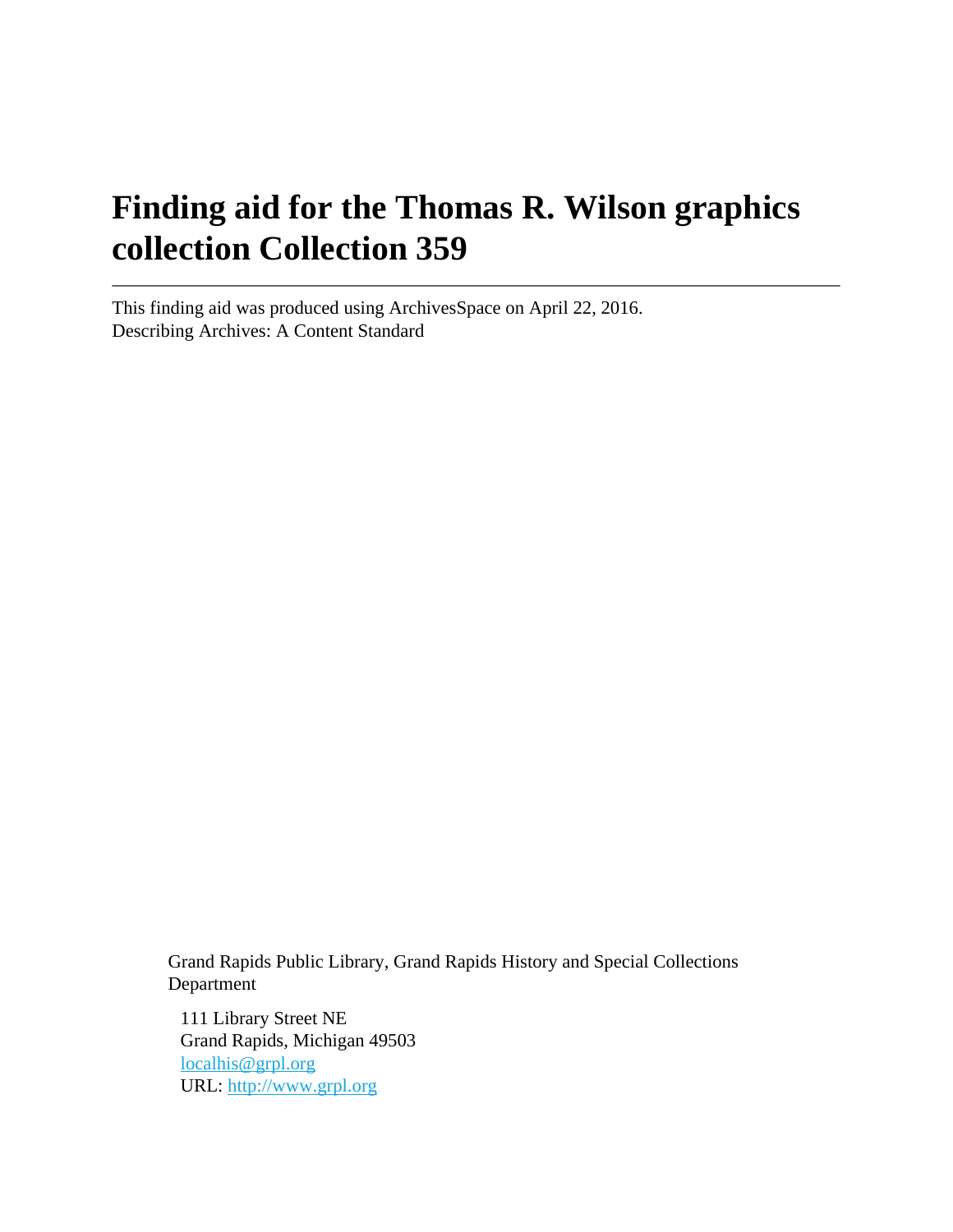## <span id="page-1-0"></span>**Table of Contents**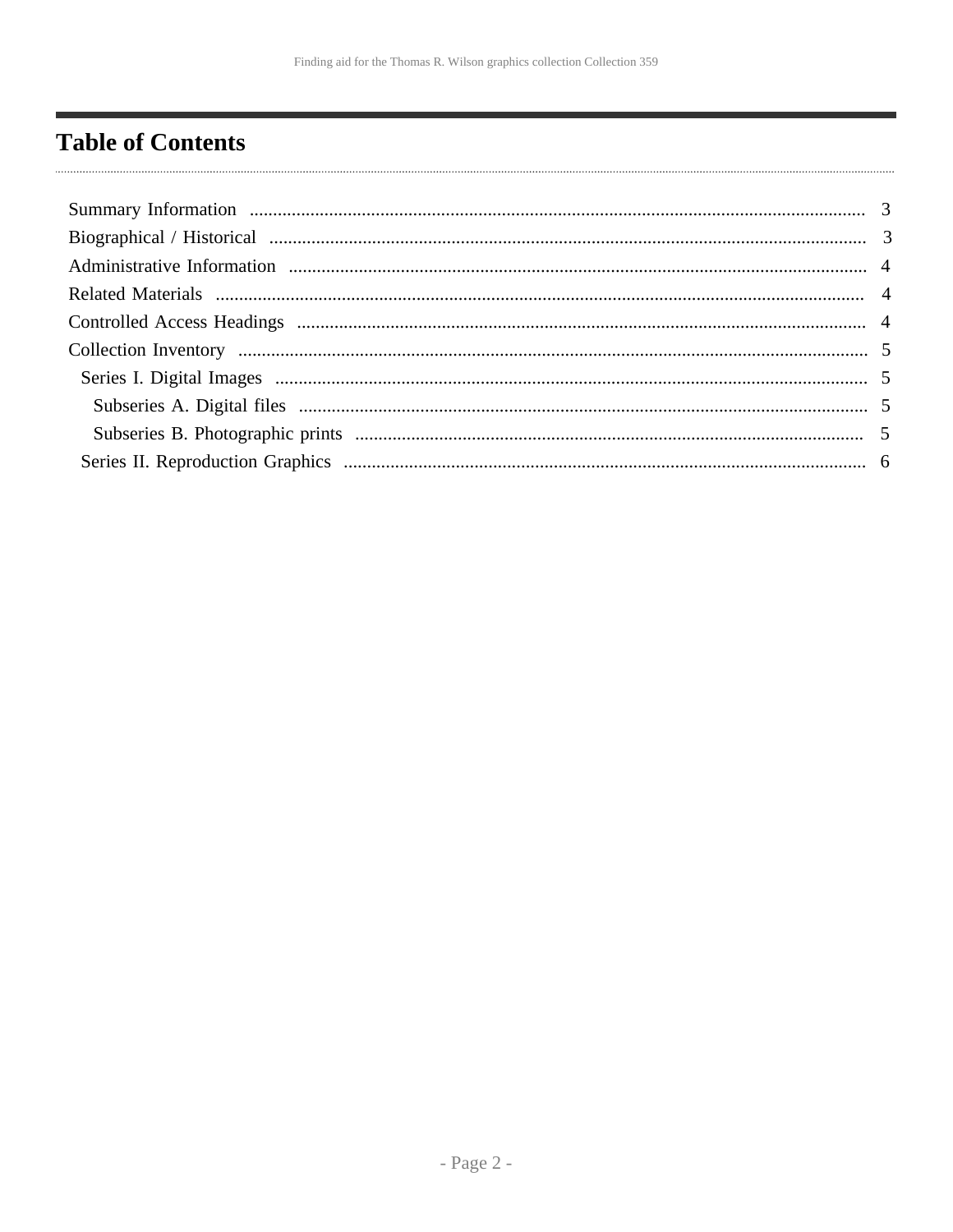### <span id="page-2-0"></span>**Summary Information**

| <b>Repository:</b>                  | Grand Rapids Public Library, Grand Rapids History and Special<br><b>Collections Department</b>                                                                                                                                                                                                                                                                   |
|-------------------------------------|------------------------------------------------------------------------------------------------------------------------------------------------------------------------------------------------------------------------------------------------------------------------------------------------------------------------------------------------------------------|
| <b>Creator:</b>                     | Wilson, Thomas R                                                                                                                                                                                                                                                                                                                                                 |
| <b>Title:</b>                       | Thomas R. Wilson graphics collection                                                                                                                                                                                                                                                                                                                             |
| ID:                                 | Collection 359                                                                                                                                                                                                                                                                                                                                                   |
| Date [inclusive]:                   | 2006-                                                                                                                                                                                                                                                                                                                                                            |
| <b>Physical Description:</b>        | 2.2 Linear Feet Two boxes                                                                                                                                                                                                                                                                                                                                        |
| Language of the<br><b>Material:</b> | English                                                                                                                                                                                                                                                                                                                                                          |
| Abstract:                           | The Thomas R. Wilson graphics collection focuses primarily on the<br>reproduction graphics or photographs created by Wilson and given to<br>the library. Tom currently operates a home business creating poster art<br>from historical travel literature and ephemera. Wilson and his wife, M.<br>Christine Byron, are authors of several Michigan travel books. |

**^** [Return to Table of Contents](#page-1-0)

### <span id="page-2-1"></span>**Biographical / Historical**

Tom currently operates a home business creating poster art from historical travel literature and ephemera, an endeavor he has pursued since retiring from Sears. Wilson and his wife, M. Christine Byron, are authors of several Michigan travel books, many of which include postcard images from their extensive collection. Chris retired from her position as a Librarian in the Grand Rapids History & Special Collections department at the Grand Rapids Public Library. Both are frequent donors of a variety of maps and ephemera to the Library's collections, many of which have been processed into other GRPL archival collections.

#### **^** [Return to Table of Contents](#page-1-0)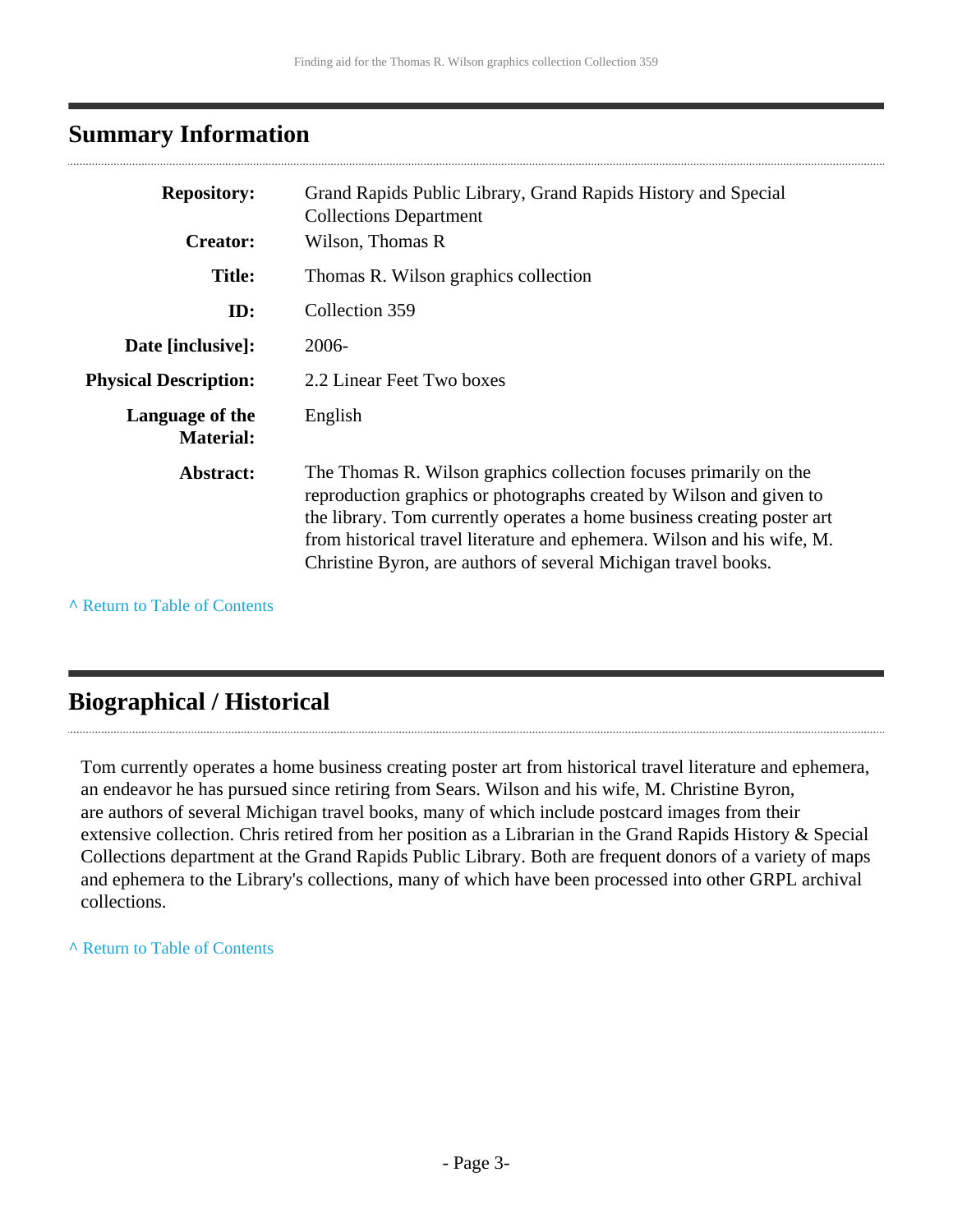### <span id="page-3-0"></span>**Administrative Information**

#### **Publication Statement**

Grand Rapids Public Library, Grand Rapids History and Special Collections Department

111 Library Street NE Grand Rapids, Michigan 49503 [localhis@grpl.org](mailto:localhis@grpl.org) URL:<http://www.grpl.org>

#### **Immediate Source of Acquisition**

Thomas Wilson, accession number 2006.036.

**^** [Return to Table of Contents](#page-1-0)

### <span id="page-3-1"></span>**Related Materials**

#### **Related Materials**

Coll. 224, GRPL Art & Graphics Collections. This collection includes some graphic items given by Tom Wilson before the creation of this separate collection.

**^** [Return to Table of Contents](#page-1-0)

### <span id="page-3-2"></span>**Controlled Access Headings**

- photographs
- Grand Rapids (Mich.) -- History
- Wilson, Thomas R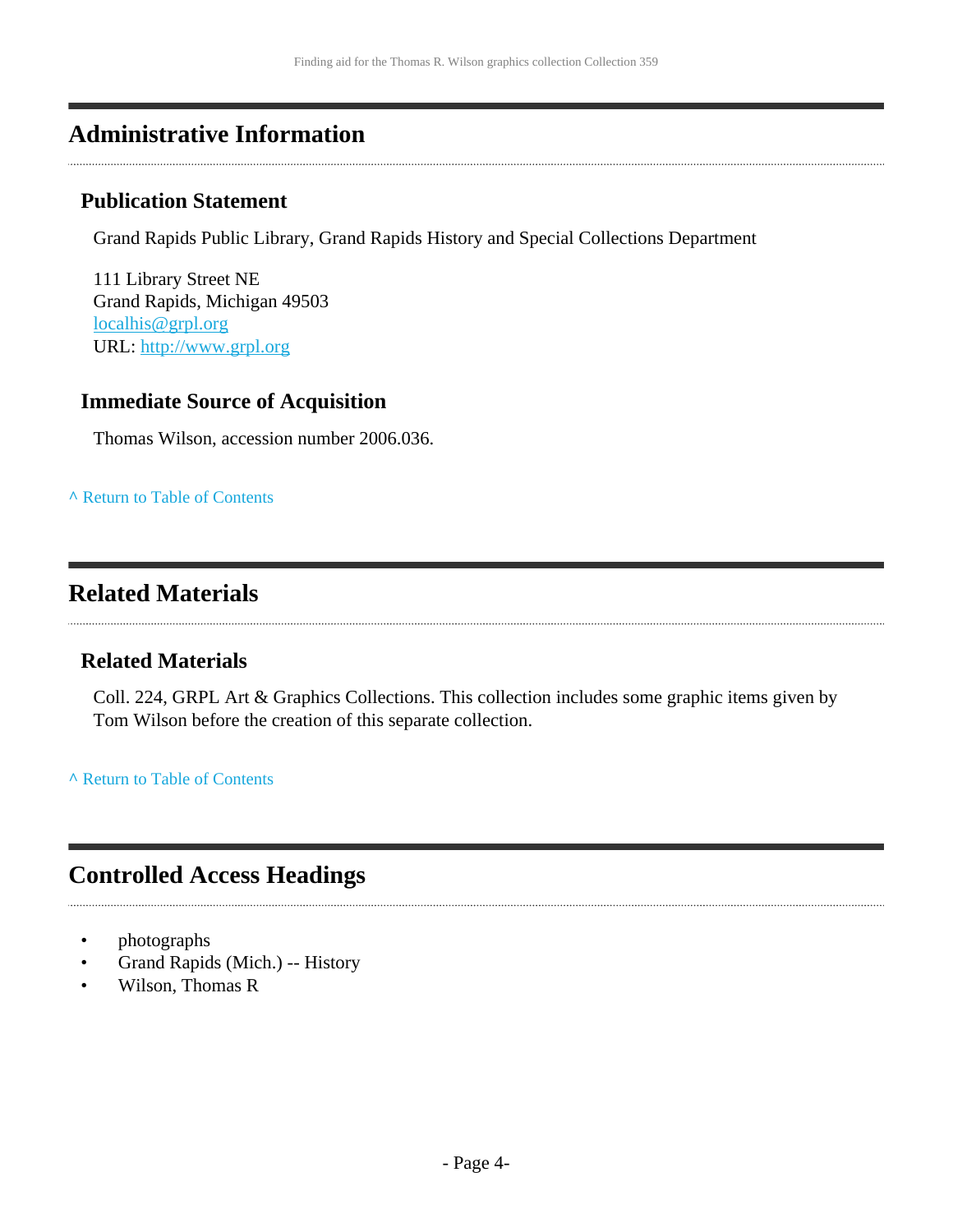# <span id="page-4-0"></span>**Collection Inventory**

### <span id="page-4-1"></span>**Series I. Digital Images**

### <span id="page-4-2"></span>**Subseries A. Digital files**

| <b>Title/Description</b>                                                                                                                                                                                                                                                                                                                                                                                   | <b>Instances</b> |  |
|------------------------------------------------------------------------------------------------------------------------------------------------------------------------------------------------------------------------------------------------------------------------------------------------------------------------------------------------------------------------------------------------------------|------------------|--|
| Monroe Ave., Downtown, Grand Rapids, 2006                                                                                                                                                                                                                                                                                                                                                                  | Box 1            |  |
| <b>Scope and Contents</b>                                                                                                                                                                                                                                                                                                                                                                                  |                  |  |
| One CD with JPEG digital image files; no written<br>identification of the images available. CD includes<br>possibly three different versions of numerous images<br>listed in folders "Data", "Modified" and "Original", for<br>Rolls 063, 118 & 119. Each roll has numerous images.<br>Roll/Folder 063 includes images numbers: DSC00514-<br>DSC00524; 26-30; 32-50; 52; 54; 60-61; 63-69; 71-82;<br>84-86 |                  |  |
| Roll/Folder 118 includes image numbers: DSC00556-<br>DSC00565; 567-584; DSC00680-DSC00682                                                                                                                                                                                                                                                                                                                  |                  |  |
| Roll/Folder 119 includes image numbers: DSC00596-<br>DSC00604; 607; 620-624                                                                                                                                                                                                                                                                                                                                |                  |  |
| Select images used in the Monroe Ave. wall exhibit at<br>the Grand Rapids Public Library, 2007 to April 2009,<br>primarily to show the "Now" image, compared to the<br>earlier "Then" images from the archival collections.                                                                                                                                                                                |                  |  |

### <span id="page-4-3"></span>**Subseries B. Photographic prints**

| <b>Title/Description</b>                                                                                                         | <b>Instances</b> |
|----------------------------------------------------------------------------------------------------------------------------------|------------------|
| D.A. Blodgett Home for Children, Cherry St. between Eastern &<br>Diamond, March 2006                                             | Box 1            |
| <b>Scope and Contents</b>                                                                                                        |                  |
| Depicts the renovation of the Blodgett building, to<br>demolition of later facade, 2006.036.                                     |                  |
| Michigan National Bank. Detail Sculpture on building exterior.<br>2007.004.1                                                     | Box 1            |
| Sears, Roebuck and Co., 11 Commerce NW., ca. 1928. Includes<br>Rowlinson Printing, Ghysels & Larson Furriers. 2006.002j,<br>1928 | Box 1            |